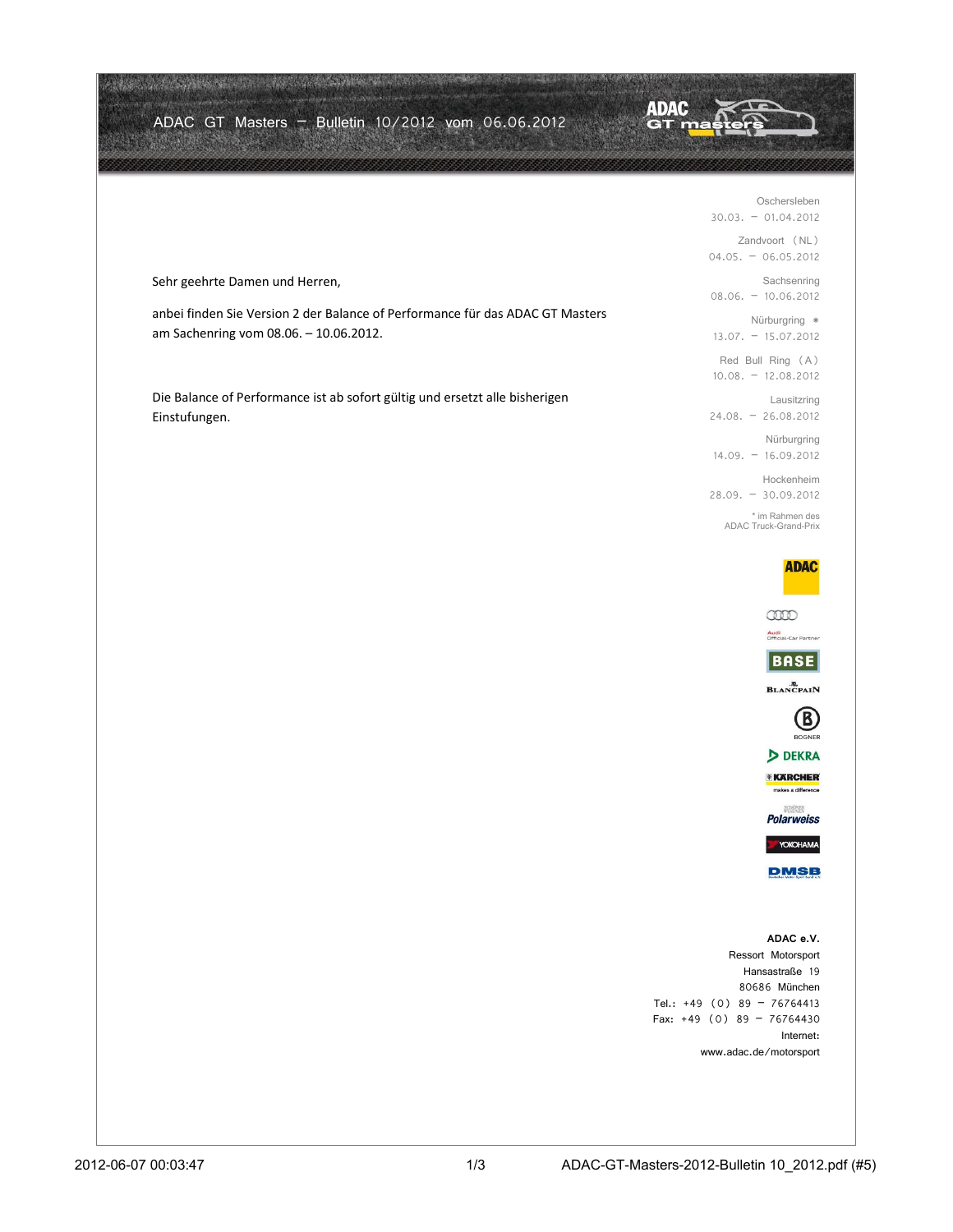## **BoP ADAC GT MastersSachsenring**

**30.05.2012**

**MSB** 

Deutscher Motor Sport Bund e.V.

DI

| <b>Number</b> | <b>Make</b>         | <b>Model</b>          | <b>Initial BoP weight</b> | <b>BoP ballast</b> | Complete min. weight |                | <b>Restrictor</b> | <b>Pressure boost limit</b> |
|---------------|---------------------|-----------------------|---------------------------|--------------------|----------------------|----------------|-------------------|-----------------------------|
|               |                     |                       | [kg]                      | [kg]               | [kg]                 | [n]            | [mm]              |                             |
| GT3-004       | Lamborghini         | LP 520                | 1212                      | $\mathbf{0}$       | 1212                 | $\overline{2}$ | 53                | $\overline{\phantom{a}}$    |
| GT3-016       | Ford                | GT                    | 1230                      | $-30$              | 1200                 | 2              | 42                | $\overline{\phantom{a}}$    |
| GT3-017       | Audi                | R8 LMS                | 1260                      | $\mathbf 0$        | 1260                 |                | 39                |                             |
| GT3-018       | <b>BMW Alpina</b>   | <b>B6 GT3</b>         | 1240                      | $\Omega$           | 1240                 |                | 60                | $\overline{\phantom{a}}$    |
| GT3-023       | <b>BMW</b>          | E89 Z4                | 1210                      | 40                 | 1250                 |                | 70                |                             |
| GT3-024       | Lamborghini         | LP 560-4              | 1235                      | $-10$              | 1225                 |                | 38                |                             |
| GT3-025       | Porsche             | 911 GT3 R             | 1200                      | $\Omega$           | 1200                 |                | 72                |                             |
| GT3-026       | Corvette            | Callaway Z06R GT3     | 1270                      | $\Omega$           | 1270                 |                | 55                | $\overline{\phantom{a}}$    |
| GT3-028       | <b>Mercedes</b>     | <b>SLS AMG GT3</b>    | 1350                      | $-10$              | 1340                 | $\overline{2}$ | 34,5              |                             |
| GT3-029       | Ferrari             | 458 Italia GT3        | 1310                      | $-10$              | 1300                 |                | 43                | $\overline{\phantom{a}}$    |
| GT3-030       | Nissan              | <b>GT-R NISMO GT3</b> | 1300                      | $\Omega$           | 1300                 | 2              | 36                | Yes                         |
| GT3-031       | McLaren             | MP4 12-C              | 1295                      | $-50$              | 1245                 |                | 34                | Yes                         |
| GT3-032       | <b>Aston Martin</b> | Vantage GT3           | 1310                      | $-20$              | 1290                 | 2              | 34                | $\overline{\phantom{a}}$    |
| GT3-033       | Chevrolet           | Camaro                | 1310                      | $\mathbf 0$        | 1310                 |                | 72                | $\overline{\phantom{a}}$    |

| <b>Pressure boost limit</b> |                     |                              |                     |  |  |  |  |
|-----------------------------|---------------------|------------------------------|---------------------|--|--|--|--|
| <b>McLaren MP4 12-C</b>     |                     | <b>Nissan GT-R NISMO GT3</b> |                     |  |  |  |  |
| Engine speed [rpm]          | Pboost limit [barA] | Engine speed [rpm]           | Pboost limit [barA] |  |  |  |  |
| $\leq 4500$                 | 1,82                | All                          | 2,00                |  |  |  |  |
| 5000                        | 1,81                |                              |                     |  |  |  |  |
| 5500                        | 1,78                |                              |                     |  |  |  |  |
| 6000                        | 1,76                |                              |                     |  |  |  |  |
| 6500                        | 1,68                |                              |                     |  |  |  |  |
| 7000                        | 1,64                |                              |                     |  |  |  |  |
| $\geq 7500$                 | 1,60                |                              |                     |  |  |  |  |

Notes on boost control:

2.1. Values are absolute pressure for an ambient pressure of 1010 mbar

2.2. Competitors must adjust boost pressure relative to ambient pressure at each event

2.3. Control of Pboost strategy as per document attached

 $DMSB$  7.6.2012